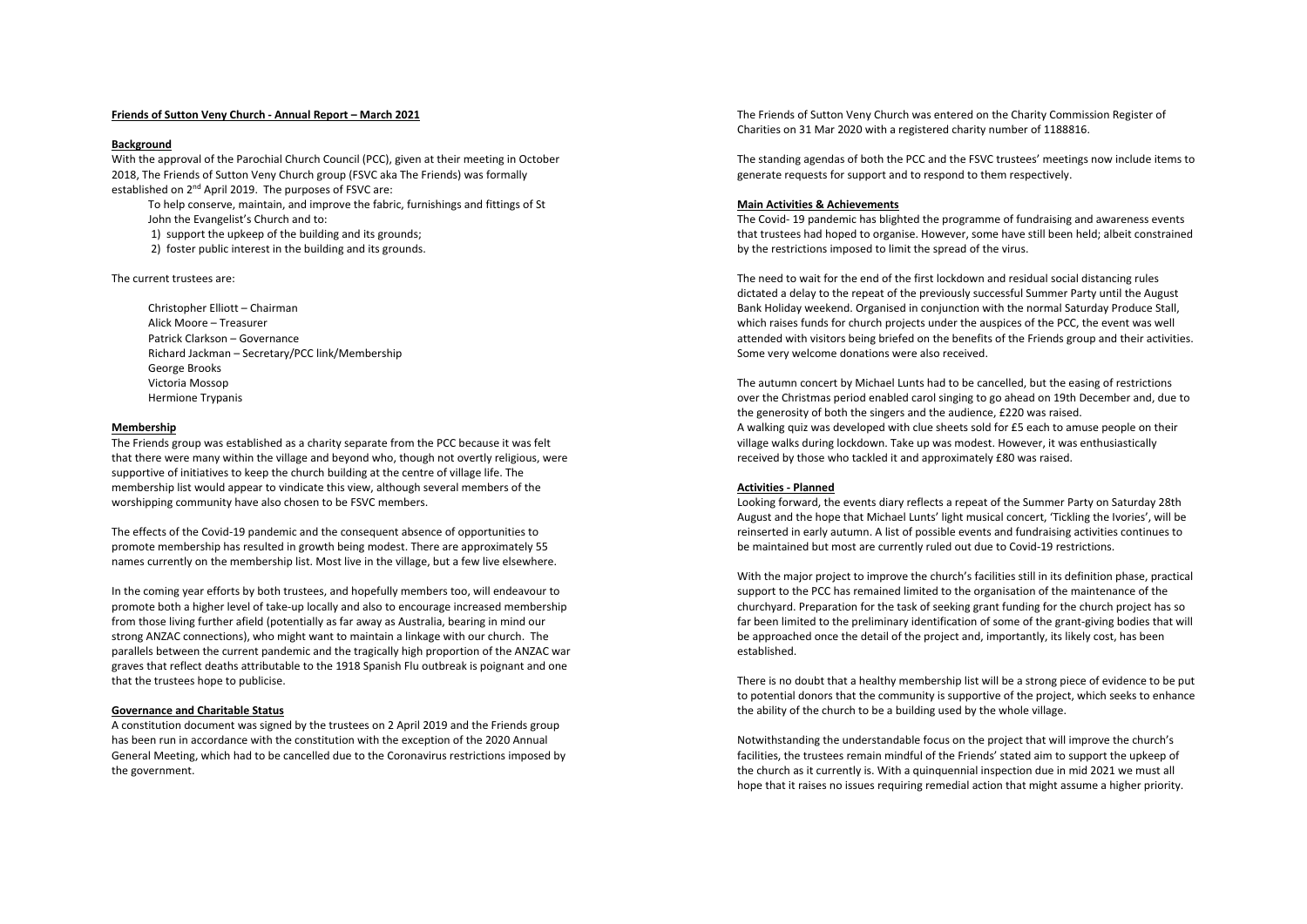# **Finances**

Membership involves a commitment to a regular donation of just £10 per year. However, some generous one-off donations have also been received, and two in particular, both of £20,000, have been made in the past year. These donations have had the very positive effect of boosting funds available to a level that has the potential to enable really significant benefits to be achieved. The charity's holdings now exceed a threshold which dictates that our finances need to be scrutinised by an independent examiner and filed to the Charity Commission.

The separate income and expenditure documents set out in greater detail the financial status of FSVC as at the end of the 2020 calendar year. In summary, they show a total funds figure approaching £52,000 and this will be boosted further with the reclamation of Gift Aid, for which the charity is now eligible. Both the financial health of FSVC and the size of the membership base will form vital evidence in demonstrating community support and attracting matched funding when applications for grants are made.

The total continues to reflect very limited outgoings to date (none in 2020). With the main focus of expenditure likely to be in support of the enhancement project at the rear of the church. Potential reimbursements in support of events have not materialised in the accounts as a result of the personal generosity of trustees.

## **Conclusion**

Despite the impact of the Covid-19 pandemic, The Friends of Sutton Veny Church have continued to achieve their objectives. Now a registered charity and eligible for Gift Aid, it is operating correctly within its established governance regime. Due to steady growth in membership, as well as several very generous donations, it has finances that have the potential to contribute very significantly towards the realisation of the church improvement project and thereby to achieve a primary aim of putting the church at the centre of village life.

March 2021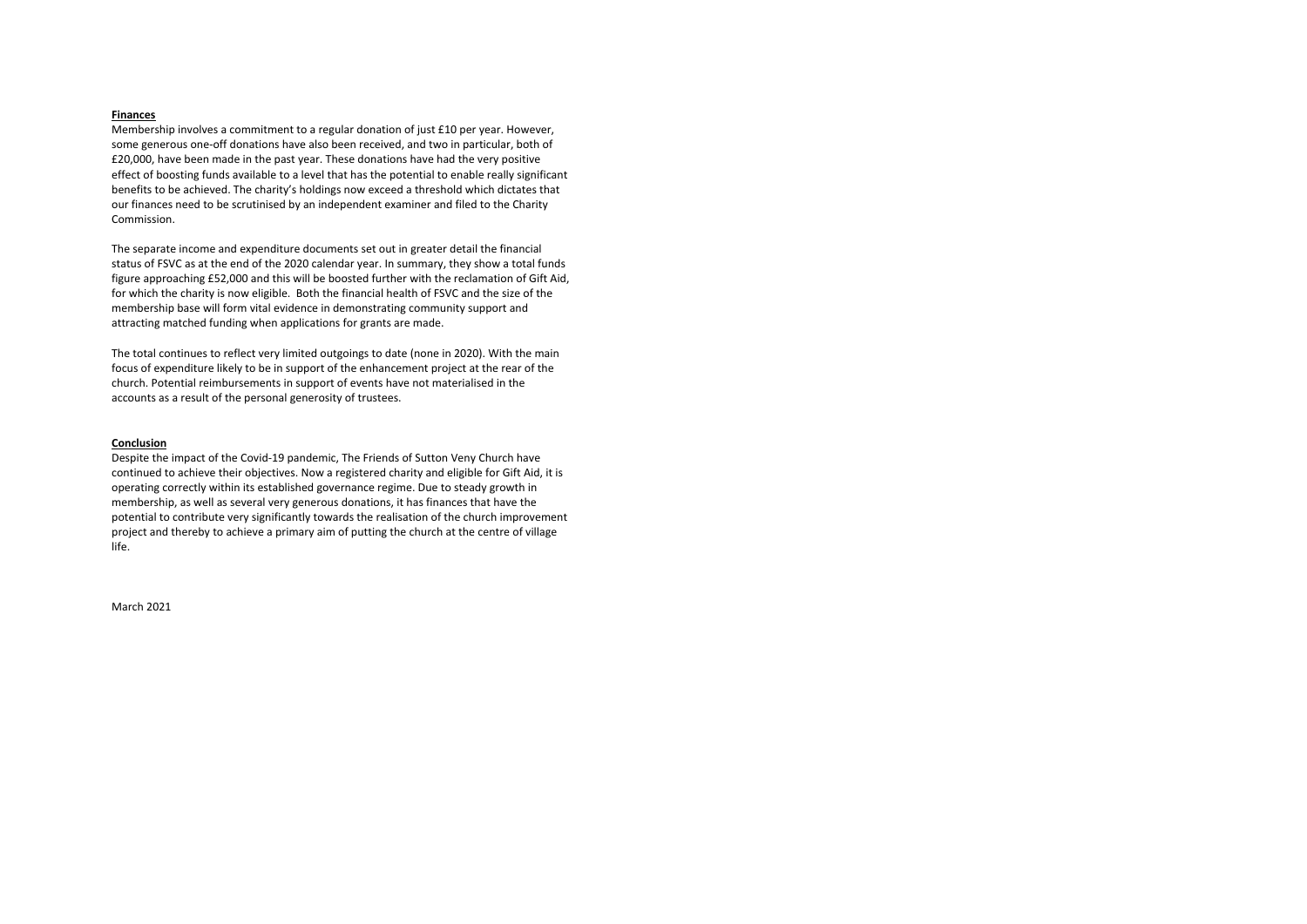# **Friends of Sutton Veny Church**

# **Financial Statement for Year Ending December 2020**

The income from Regular donors for the full year 2020 was £4,171, an increase from £1,687 in the year April - December 2019. Thus indicating a solid foundation of income, based on membership, committed for the years ahead.

In the year 2020, the income from legacies and single donors was £41,936, boosting the total funds to £51,867. Thus the strength of regular subscriptions from the community and the windfall of big, single donations puts the Trust in a strong position to provide significant financial as well as practical support to the PCC in their planned project to enhance the Church's facilities.

The Trust has been recognised by HMRC as a charity for tax purposes, register No. ZD08295, and will claim Gift Aid from donations given from taxed income, which is expected to raise an additional £1,880.

Outgoings. No money was paid this year to the PCC for Church enhancement. Due to Covid restrictions on "crowd" activities there were no payments made to support fund raising activities. Expenditure for the summer party and carol singing being covered by the Trustees.

The Year End Account and the Bank statements have been presented for independent scrutiny. The expenditure and income of the Trust funds will be sent to the Charity Commission, after acceptance at the AGM.

Alick Moore Treasurer